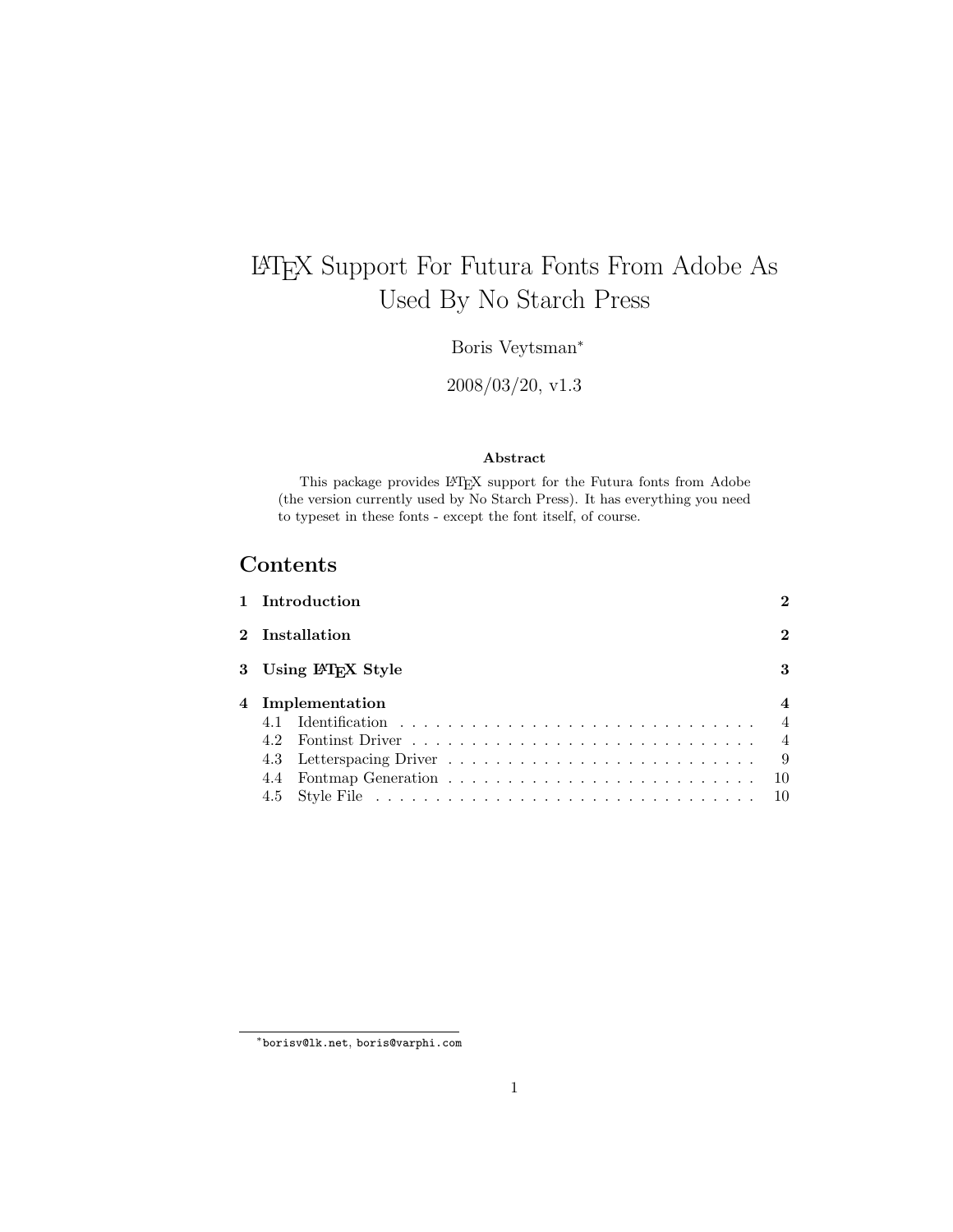| File         | Font                        | NFSS Code |
|--------------|-----------------------------|-----------|
| futucl13.pfb | Futura Condensed Light      | lc        |
| futurc83.pfb | Futura Condensed Medium     | mc        |
| futucb18.pfb | Futura Condensed Bold       | Ъc        |
| futceb44.pfb | Futura Condensed Extra Bold | ebc       |
| futur182.pfb | Futura Light                | ı         |
| futura.pfb   | Futura Medium               | m         |
| futurb37.pfb | Futura Book                 | k         |
| futurb41.pfb | Futura Bold                 | b         |
| futurh79.pfb | Futura Heavy                | h         |

<span id="page-1-2"></span>Table 1: PFB Files

### <span id="page-1-0"></span>1 Introduction

This package provides support files for the Futura Font family from Adobe. According to the Fontname scheme [\[1\]](#page-11-0) it corresponds to the family pfu. There is a package on CTAN supporting these fonts [\[2\]](#page-11-1). Unfortunately the AFM files provided by it seems to be slightly different from the ones used by No Starch Press, <http://www.nostarch.com>. The analysis of the copyright statements shows that Walter Schmidt's fonts are newer than ours (the latter are dated 1987). To prevent clash with his pfu package, I chose the name pfv for this release.

This package is released under BSD license to make updating the fonts metrics easier.

The support is limited to T1 and TS1 encoding. No VTeX support files are included.

## <span id="page-1-1"></span>2 Installation

First, you need to purchase the fonts themselves: the **pfb** files are not included in the package. If you got the fonts from No Starch press, do not rename the pfb files. However, if there are uppercase letters in your file names, downcase them. If you obtained the files from another source, re-name the fonts according to Table [1.](#page-1-2) If your T<sub>EX</sub> system is TDS-compliant, install the files into \$TEXMF/fonts/type1/public/futurans. Then download <http://ctan.tug.org/install/fonts/psfonts/adobe/futurans.tds.zip> and unzip this file in \$TEXMF. Add +pfv.map to the configuration files of dvips, pdftex and your dvi previewer.

Run updmap and texhash programs to update the configuration files and file names database.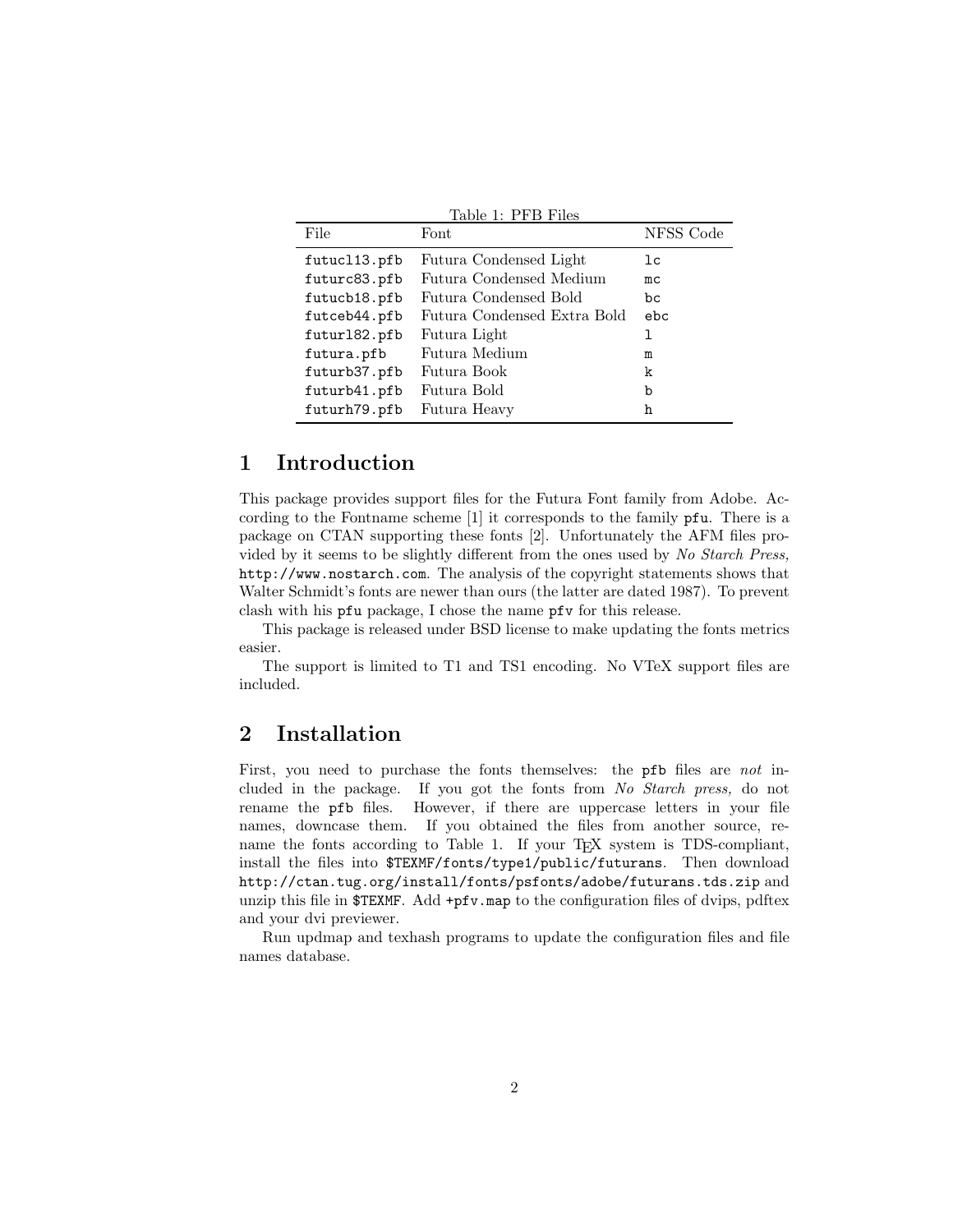<span id="page-2-1"></span>

| NFSS Code Font | Table 2: Additional Font Series Available               |
|----------------|---------------------------------------------------------|
| lq             | Futura Light Letterspaced (10% spread)                  |
| mq             | Futura Medium Letterspaced (10% spread)                 |
| bq             | Futura Bold Letterspaced (10% spread)                   |
| hq             | Futura Heavy Letterspaced (10\% spread)                 |
| bp             | Futura Bold Extra Compressed (110% stretched Condensed) |
| hp             | Futura Heavy Compressed (90% shrunk Heavy)              |

# <span id="page-2-0"></span>3 Using LATEX Style

The package supplies a number of fonts. The series are listed in Table [1.](#page-1-2) Each fonts has normal, slanted (oblique) and small caps version. There are additional series necessary to typeset books in No Starch Press style. They were generated using Fontinst [\[3\]](#page-11-2). These series are available for Roman fonts only and are listed in Table [2.](#page-2-1) To select any font, issue the corresponding NFSS command, for example \fontfamily{pfv}\fontseries{ebc}\selectfont. To use make the font the default sans serif font you may add \usepackage{futurans} to your preamble.

option If you mix Futura with other fonts, you may want to scale it to get better scaled blending of Sans Serif with Roman. The package option scaled can be used for this, for example \usepackage[scaled=0.95]{futurans}.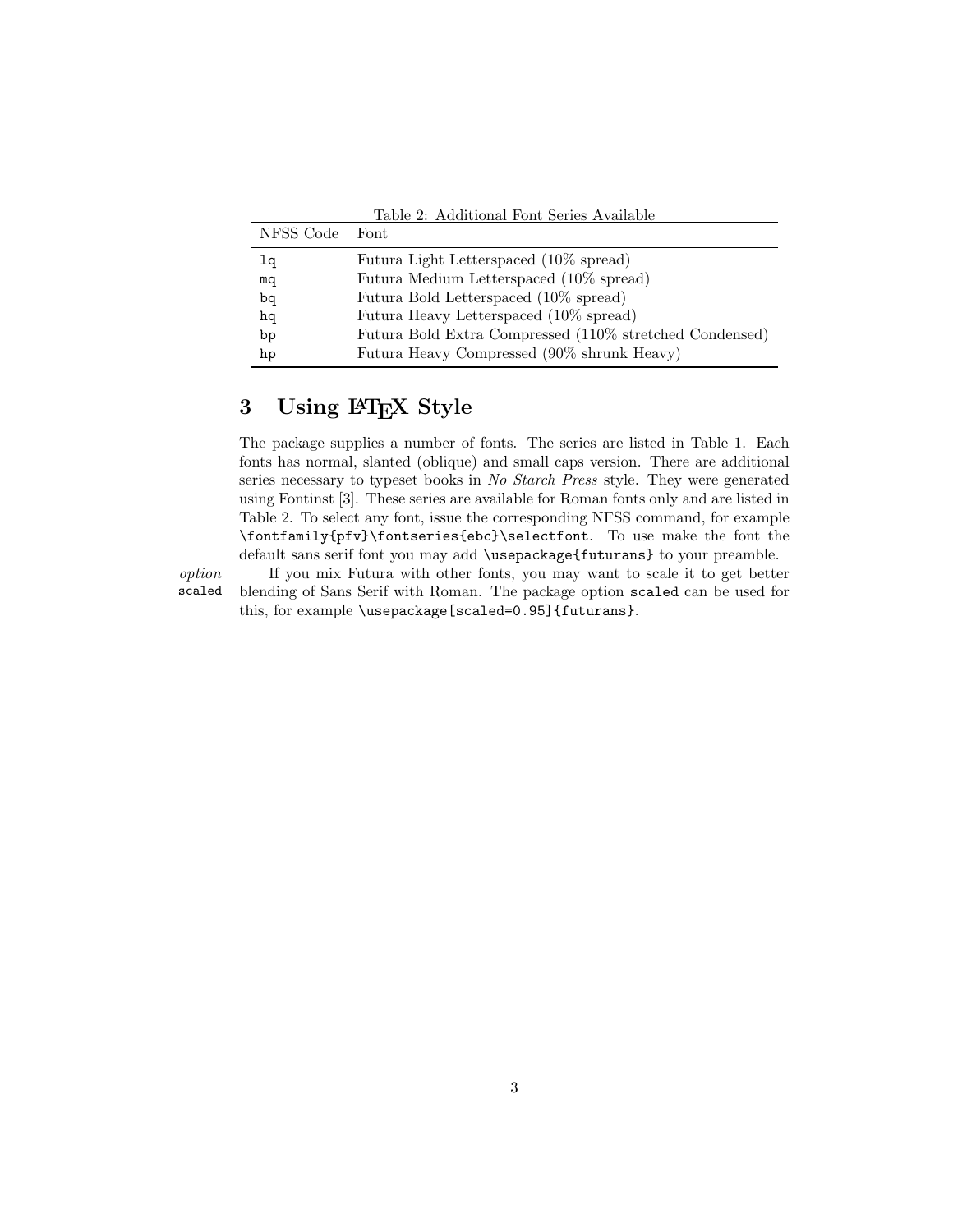## <span id="page-3-0"></span>4 Implementation

#### <span id="page-3-1"></span>4.1 Identification

We start with the declaration who we are. Most .dtx files put driver code in a separate driver file .drv. We roll this code into the main file, and use the pseudo-guard <gobble> for it.

```
1 (style)\NeedsTeXFormat{LaTeX2e}
 2 \langle \ast \text{gobble} \rangle3 \ProvidesFile{futurans.dtx}
 4 \langle /gobble \rangle5 (style)\ProvidesClass{futurans}
 6 \langlepfv – drv\rangleProvidesFile{pfv-drv.tex}
 7 (pfv – map)\ProvidesFile{pfv-map.tex}
 8 (*!t1q&!ts1q)
 9 [2008/03/20 v1.3 Using Futura Fonts in LaTeX]
10 \langle/!t1q&!ts1q}
```
And the driver code:

```
11 \langle \ast \text{gobble} \rangle12 \documentclass{ltxdoc}
13 \usepackage{booktabs}
14 \usepackage{url}
15 \usepackage[breaklinks,colorlinks,linkcolor=black,citecolor=black,
16 pagecolor=black,urlcolor=black,hyperindex=false]{hyperref}
17 \PageIndex
18 \CodelineIndex
19 \RecordChanges
20 \EnableCrossrefs
21 \begin{document}
22 \DocInput{futurans.dtx}
23 \end{document}
24 \langle /gobble\rangle
```
#### <span id="page-3-2"></span>4.2 Fontinst Driver

```
This follows [4].
   First, the preamble
25 \langle *pfv - drv \rangle26 \input fontinst.sty
27 \setint{smallcapsscale}{750}
28 \setint{slant}{167}
29 \substitutesilent{bx}{b}
```
bpscale We scale condensed bold condensed and heavy fonts to get compressed fonts:

```
hpscale
         30 \setint{bpscale}{1100}
         31 \setint{hpscale}{900}
```

```
qspread We spread light to get light letterspaced:
         32 \setint{qspread}{50}
```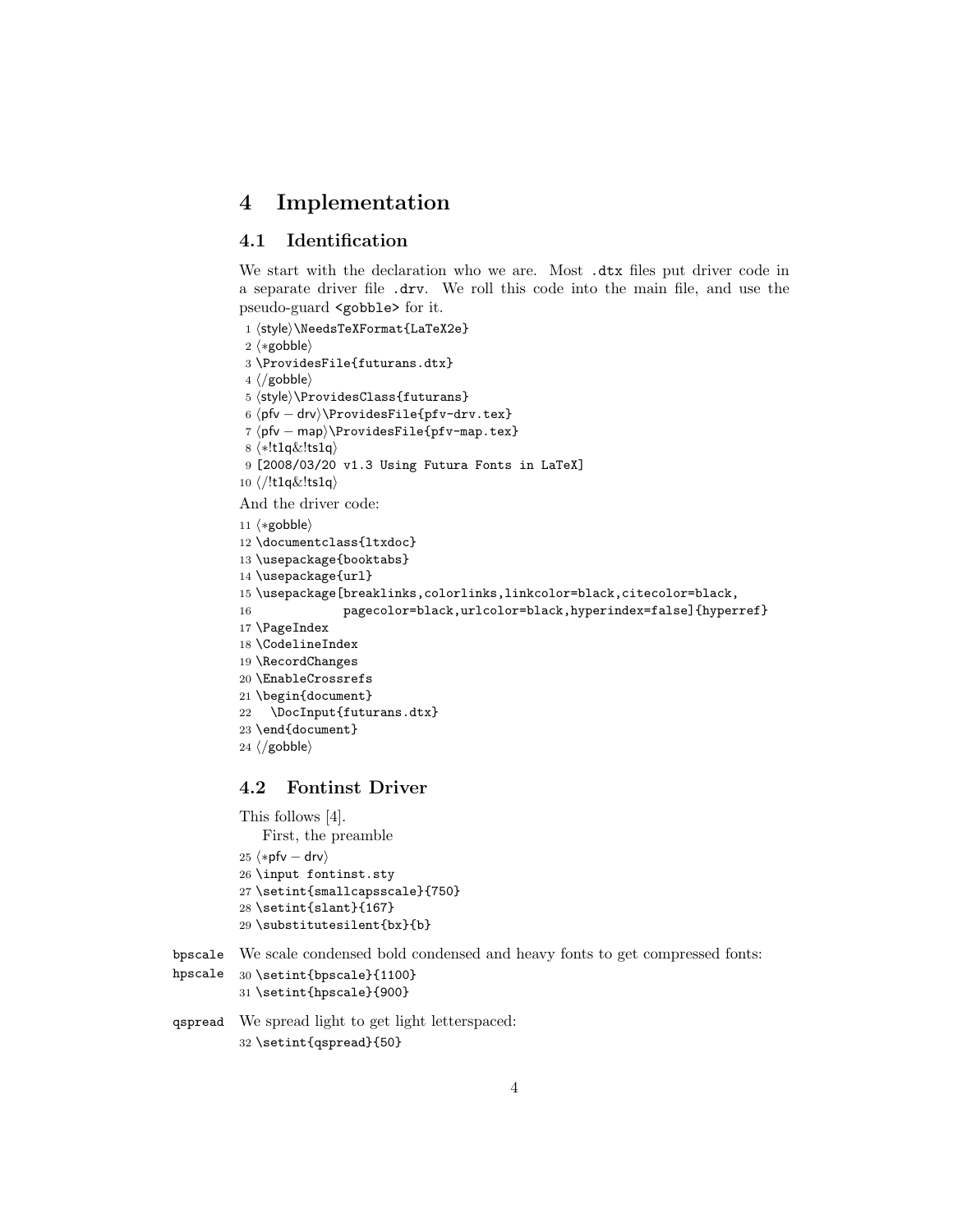#### Starting recording transforms:

```
33 \recordtransforms{pfv-rec.tex}
```
Standard fonts:

```
34 \transformfont{pfvl8rc}{\reencodefont{8r}{\fromafm{futucl13}}}
```

```
35 \transformfont{pfvm8rc}{\reencodefont{8r}{\fromafm{futurc83}}}
```
\transformfont{pfvb8rc}{\reencodefont{8r}{\fromafm{futucb18}}}

```
37 \transformfont{pfvx8rc}{\reencodefont{8r}{\fromafm{futceb44}}}
```

```
38 \transformfont{pfvl8r}{\reencodefont{8r}{\fromafm{futurl82}}}
```

```
39 \transformfont{pfvm8r}{\reencodefont{8r}{\fromafm{futura}}}
```

```
40 \transformfont{pfvk8r}{\reencodefont{8r}{\fromafm{futurb37}}}
```

```
41 \transformfont{pfvb8r}{\reencodefont{8r}{\fromafm{futurb41}}}
```

```
42 \transformfont{pfvh8r}{\reencodefont{8r}{\fromafm{futurh79}}}
```
Oblique fonts (we do not have original Adobe Oblique fonts, so we fake them):

```
43 \transformfont{pfvlo8rc}{\slantfont{\int{slant}}%
```

```
44 \reencodefont{8r}{\fromafm{futucl13}}}
```

```
45 \transformfont{pfvmo8rc}{\slantfont{\int{slant}}%
```

```
46 \reencodefont{8r}{\fromafm{futurc83}}}
```

```
47 \transformfont{pfvbo8rc}{\slantfont{\int{slant}}%
```

```
48 \reencodefont{8r}{\fromafm{futucb18}}}
```

```
49 \transformfont{pfvxo8rc}{\slantfont{\int{slant}}%
```

```
50 \reencodefont{8r}{\fromafm{futceb44}}}
```

```
51 \transformfont{pfvlo8r}{\slantfont{\int{slant}}%
```

```
52 \reencodefont{8r}{\fromafm{futurl82}}}
```

```
53 \transformfont{pfvmo8r}{\slantfont{\int{slant}}%
```

```
54 \reencodefont{8r}{\fromafm{futura}}}
```

```
55 \transformfont{pfvko8r}{\slantfont{\int{slant}}%
```

```
56 \reencodefont{8r}{\fromafm{futurb37}}}
```

```
57 \transformfont{pfvbo8r}{\slantfont{\int{slant}}%
```

```
58 \reencodefont{8r}{\fromafm{futurb41}}}
```

```
59 \transformfont{pfvho8r}{\slantfont{\int{slant}}%
```

```
60 \reencodefont{8r}{\fromafm{futurh79}}}
```
Compressed fonts:

```
61 \transformfont{pfvb8rp}{\xscalefont{\int{bpscale}}%
```

```
62 \reencodefont{8r}{\fromafm{futucb18}}}
```

```
63 \transformfont{pfvh8rp}{\xscalefont{\int{hpscale}}%
```

```
64 \reencodefont{8r}{\fromafm{futurh79}}}
```
There is no hook in fontinst.sty for writing our own preamble to .fd file. However, we need to add scaling commands to the preamble. OK, we will patch fontinst:

```
65 \fontinstcc
66 \def\fd_family#1#2#3{
67 \a_toks{#3}
68 \edef\lowercase_file{\lowercase{
69 \edef\noexpand\lowercase_file{#1#2.fd}}}
70 \lowercase_file
71 \open_out{\lowercase_file}
72 \out_line{\percent_char~Filename:~\lowercase_file}
```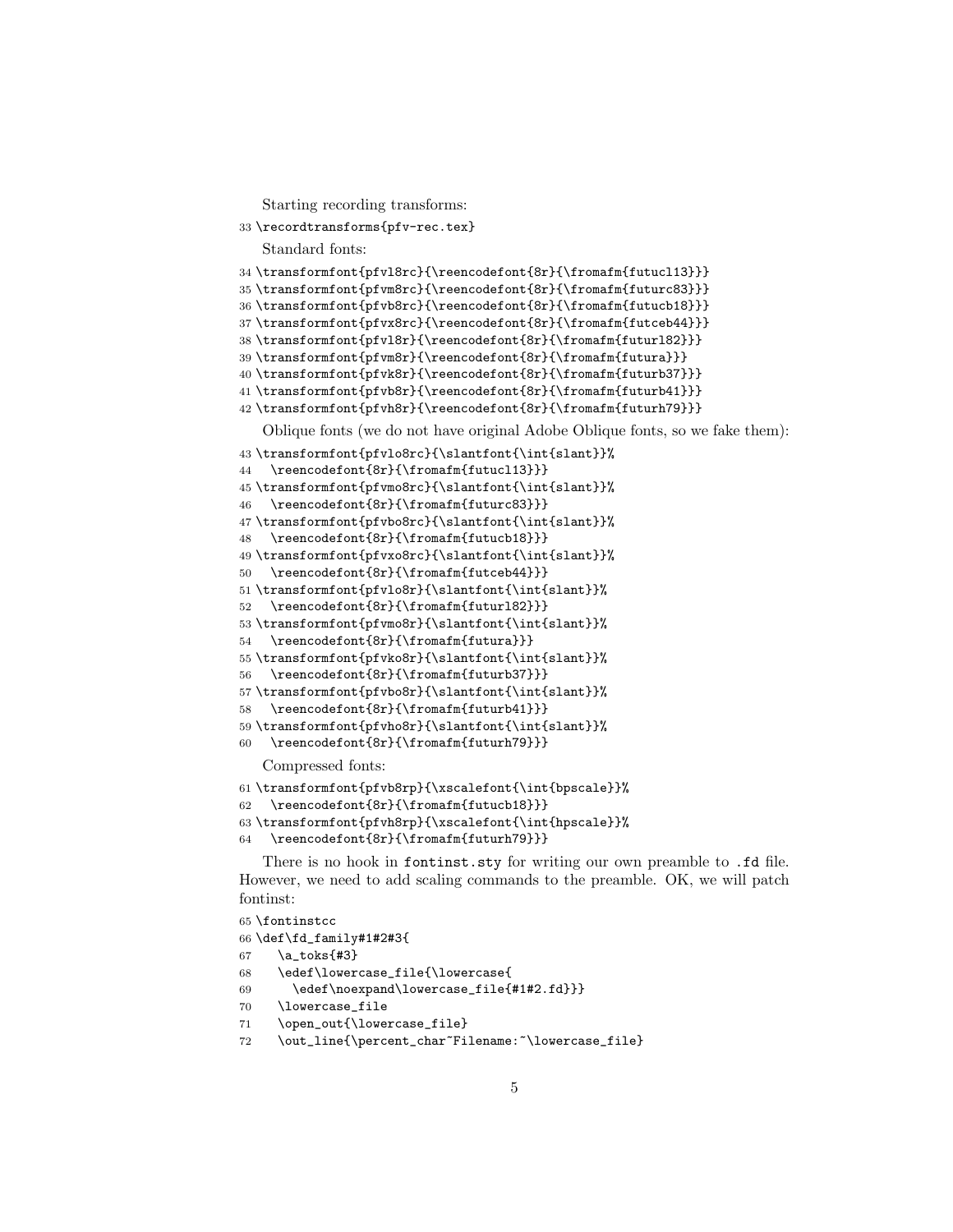```
74 \out_line{\percent_char~Created~using~fontinst~v\fontinstversion}
75 \out_line{}
76 \out_line{\percent_char~THIS~FILE~SHOULD~BE~PUT~IN~A~TEX~INPUTS~
77 DIRECTORY}
78 \out_line{}
79 \out_line{\string\ProvidesFile{\lowercase_file}}
80 \out_lline{[
81 \the\year/
82 \ifnum10>\month0\fi\the\month/
83 \ifnum10>\day0\fi\the\day\space
84 Fontinst<sup>~</sup>v\fontinstversion\space
85 font~definitions~for~#1/#2.
86 ]}
87 \out_line{}
Here is our patch:
88 \out_line{\string\expandafter\string\ifx\string\csname\space
89 Fns@scale\string\endcsname\string\relax}
90 \out_line{\space\string\let\string\Fns@@scale\string\@empty}
91 \out_line{\string\else}
92 \qquad \texttt{\space}\string\edef\string\Fns@scale\left\pt{\ref\prace\_char}93 s*[\string\csname\space Fns@scale\string\endcsname]
94 \right_brace_char\percent_char}
95 \out_line{\string\fi\percent_char}
96 \out_line{}
End of the patch.
97 \out_line{\string\DeclareFontFamily{#1}{#2}{\the\a_toks}}
98 {
99 \csname #1-#2\endcsname
100 \out_line{}
101 \let\do_shape=\substitute_shape
102 \csname #1-#2\endcsname
103 \let\do_shape=\remove_shape
104 \csname #1-#2\endcsname
105 }
106 \x_c s\gtrsim2et{#1-#2}\x_{relax}107 \out_line{}
108 \out_line{\string\endinput}
109 \close_out{Font~definitions}
110 }
111 \normalcc
```
73 \out\_line{\percent\_char~Created~by: "tex"\jobname}

Now we install the fonts. First T1. Note the scaling code (taken from PSNFSS packages). Also, we generate a lot of fake small caps fonts.

```
112 \installfonts
113 \installfamily{T1}{pfv}{}
114 \installfont{pfvl8tc}{pfvl8rc,newlatin}{t1}{T1}{pfv}{lc}{n}{
115 <->\string\Fns@@scale}
116 \installfont{pfvm8tc}{pfvm8rc,newlatin}{t1}{T1}{pfv}{mc}{n}{
```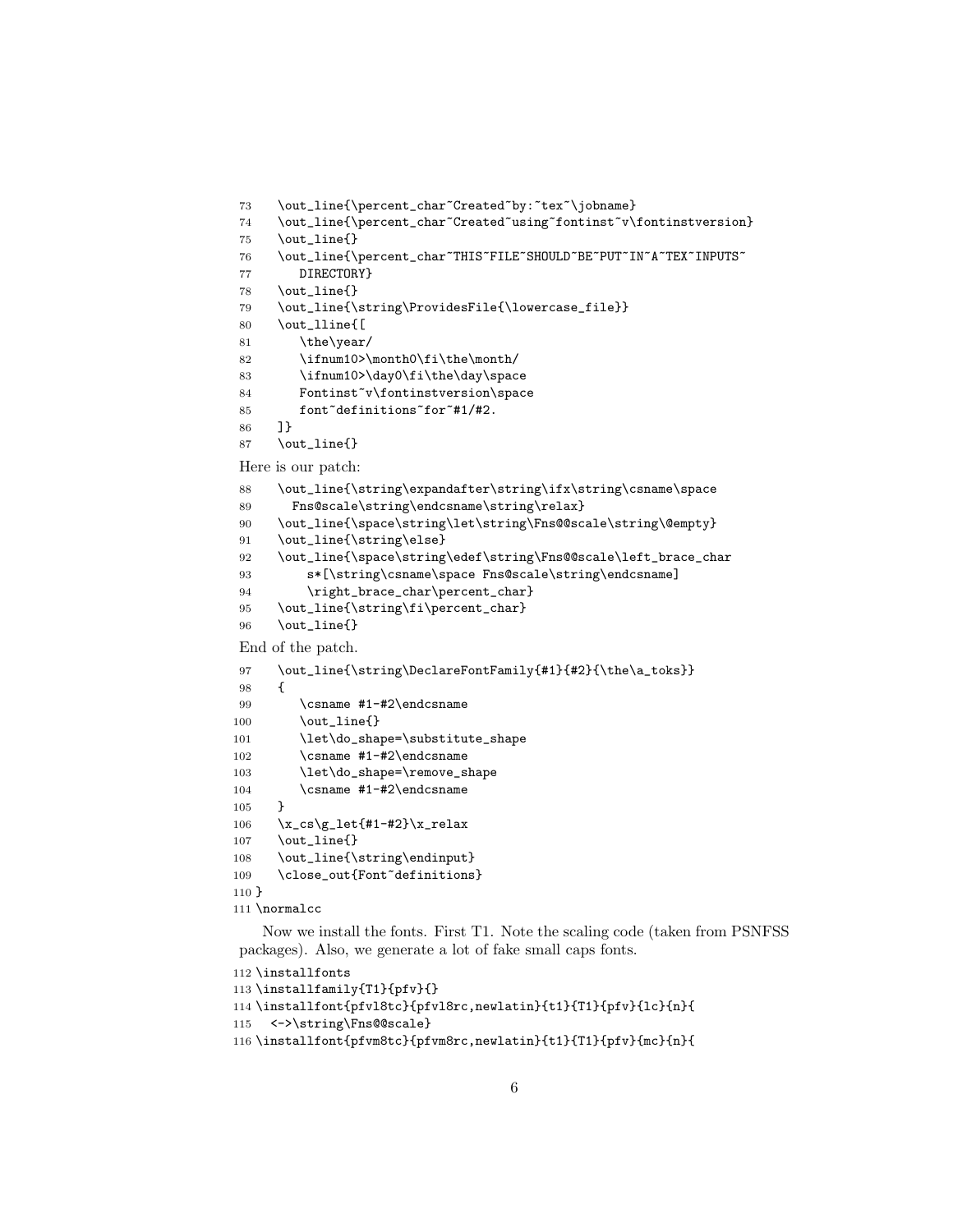```
117 <->\string\Fns@@scale}
118 \installfont{pfvb8tc}{pfvb8rc,newlatin}{t1}{T1}{pfv}{bc}{n}{
119 <->\string\Fns@@scale}
120 \installfont{pfvx8tc}{pfvx8rc,newlatin}{t1}{T1}{pfv}{ebc}{n}{
121 <->\string\Fns@@scale}
122 \installfont{pfvl8t}{pfvl8r,newlatin}{t1}{T1}{pfv}{l}{n}{
123 <->\string\Fns@@scale}
124 \installfont{pfvm8t}{pfvm8r,newlatin}{t1}{T1}{pfv}{m}{n}{
125 <->\string\Fns@@scale}
126 \installfont{pfvk8t}{pfvk8r,newlatin}{t1}{T1}{pfv}{k}{n}{
127 <->\string\Fns@@scale}
128 \installfont{pfvb8t}{pfvb8r,newlatin}{t1}{T1}{pfv}{b}{n}{
129 <->\string\Fns@@scale}
130 \installfont{pfvh8t}{pfvh8r,newlatin}{t1}{T1}{pfv}{h}{n}{
131 <->\string\Fns@@scale}
132 \installfont{pfvb8tp}{pfvb8rp,newlatin}{t1}{T1}{pfv}{bp}{n}{
133 <->\string\Fns@@scale}
134 \installfont{pfvh8tp}{pfvh8rp,newlatin}{t1}{T1}{pfv}{hp}{n}{
135 <->\string\Fns@@scale}
136 \installfont{pfvlo8tc}{pfvlo8rc,newlatin}{t1}{T1}{pfv}{lc}{sl}{
137 <->\string\Fns@@scale}
138 \installfont{pfvmo8tc}{pfvmo8rc,newlatin}{t1}{T1}{pfv}{mc}{sl}{
139 <->\string\Fns@@scale}
140 \installfont{pfvbo8tc}{pfvbo8rc,newlatin}{t1}{T1}{pfv}{bc}{sl}{
141 <->\string\Fns@@scale}
142 \installfont{pfvxo8tc}{pfvxo8rc,newlatin}{t1}{T1}{pfv}{ebc}{sl}{
143 <->\string\Fns@@scale}
144 \installfont{pfvlo8t}{pfvlo8r,newlatin}{t1}{T1}{pfv}{l}{sl}{
145 <->\string\Fns@@scale}
146 \installfont{pfvmo8t}{pfvmo8r,newlatin}{t1}{T1}{pfv}{m}{sl}{
147 <->\string\Fns@@scale}
148 \installfont{pfvko8t}{pfvko8r,newlatin}{t1}{T1}{pfv}{k}{sl}{
149 <->\string\Fns@@scale}
150 \installfont{pfvbo8t}{pfvbo8r,newlatin}{t1}{T1}{pfv}{b}{sl}{
151 <->\string\Fns@@scale}
152 \installfont{pfvho8t}{pfvho8r,newlatin}{t1}{T1}{pfv}{h}{sl}{
153 <->\string\Fns@@scale}
154 \installfont{pfvlc8tc}{pfvl8rc,newlatin}{t1c}{T1}{pfv}{lc}{sc}{
155 <->\string\Fns@@scale}
156 \installfont{pfvmc8tc}{pfvm8rc,newlatin}{t1c}{T1}{pfv}{mc}{sc}{
157 <->\string\Fns@@scale}
158 \installfont{pfvbc8tc}{pfvb8rc,newlatin}{t1c}{T1}{pfv}{bc}{sc}{
159 <->\string\Fns@@scale}
160 \installfont{pfvxc8tc}{pfvx8rc,newlatin}{t1c}{T1}{pfv}{ebc}{sc}{
161 <->\string\Fns@@scale}
162 \installfont{pfvlc8t}{pfvl8r,newlatin}{t1c}{T1}{pfv}{l}{sc}{
163 <->\string\Fns@@scale}
164 \installfont{pfvmc8t}{pfvm8r,newlatin}{t1c}{T1}{pfv}{m}{sc}{
165 <->\string\Fns@@scale}
166 \installfont{pfvkc8t}{pfvk8r,newlatin}{t1c}{T1}{pfv}{k}{sc}{
```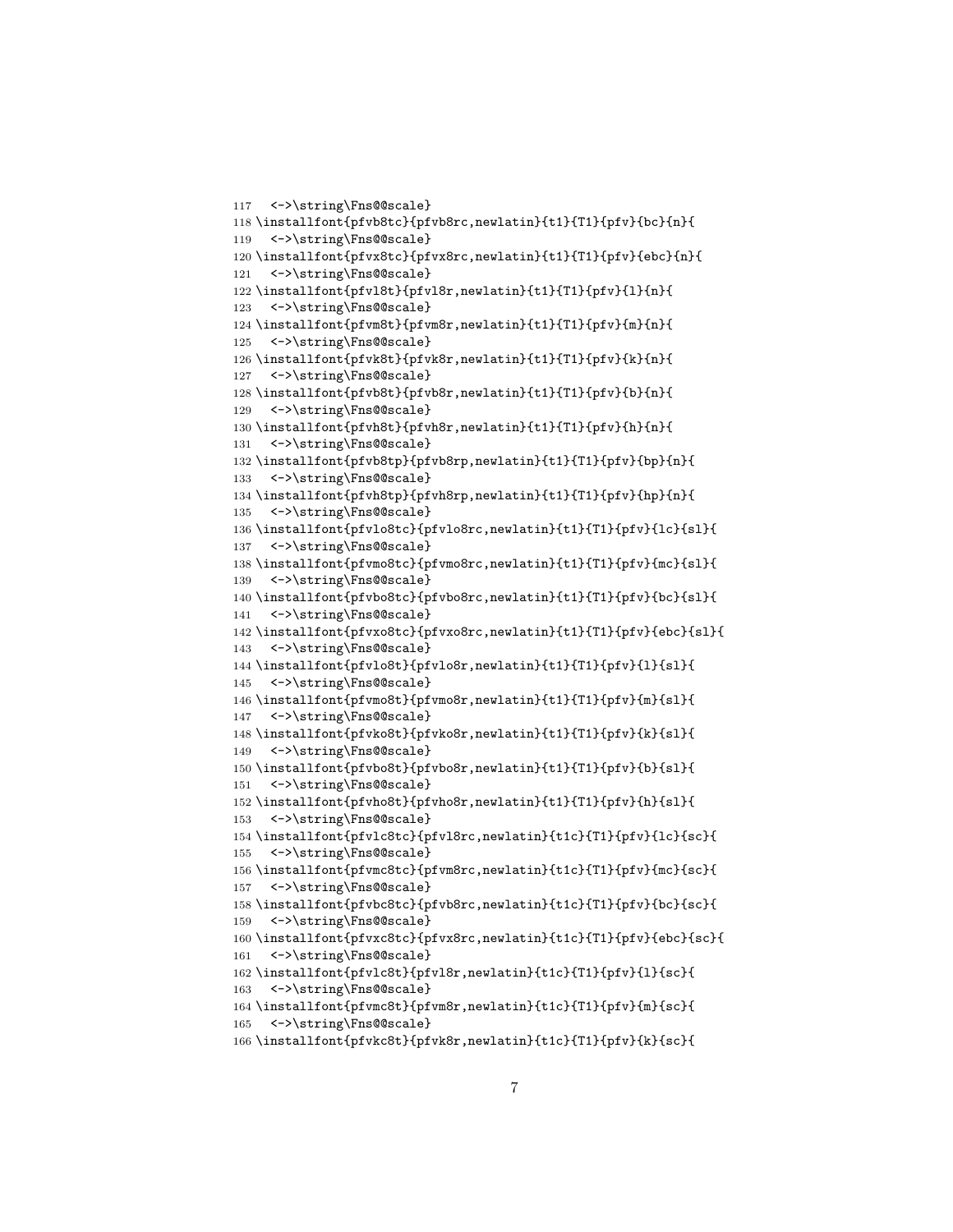```
167 <->\string\Fns@@scale}
168 \installfont{pfvbc8t}{pfvb8r,newlatin}{t1c}{T1}{pfv}{b}{sc}{
169 <->\string\Fns@@scale}
170 \installfont{pfvhc8t}{pfvh8r,newlatin}{t1c}{T1}{pfv}{h}{sc}{
171 <->\string\Fns@@scale}
172 \installfont{pfvl8tlq}{pfvl8r,newlatin}{t1q}{T1}{pfv}{lq}{n}{
173 <->\string\Fns@@scale}
174 \installfont{pfvl8tmq}{pfvm8r,newlatin}{t1q}{T1}{pfv}{mq}{n}{
175 <->\string\Fns@@scale}
176 \installfont{pfvl8tbq}{pfvb8r,newlatin}{t1q}{T1}{pfv}{bq}{n}{
177 <->\string\Fns@@scale}
178 \installfont{pfvl8thq}{pfvh8r,newlatin}{t1q}{T1}{pfv}{hq}{n}{
179 <->\string\Fns@@scale}
180 \endinstallfonts
    And then TS1
181 \installfonts
182 \installfamily{TS1}{pfv}{}
183 \installfont{pfvl8cc}{pfvl8rc,textcomp}{ts1}{TS1}{pfv}{lc}{n}{
184 <->\string\Fns@@scale}
185 \installfont{pfvm8cc}{pfvm8rc,textcomp}{ts1}{TS1}{pfv}{mc}{n}{
186 <->\string\Fns@@scale}
187 \installfont{pfvb8cc}{pfvb8rc,textcomp}{ts1}{TS1}{pfv}{bc}{n}{
188 <->\string\Fns@@scale}
189 \installfont{pfvx8cc}{pfvx8rc,textcomp}{ts1}{TS1}{pfv}{ebc}{n}{
190 <->\string\Fns@@scale}
191 \times 191 \times \frac{pfy}{18c}192 <->\string\Fns@@scale}
193 \installfont{pfvm8c}{pfvm8r,textcomp}{ts1}{TS1}{pfv}{m}{n}{
194 <->\string\Fns@@scale}
195 \installfont{pfvk8c}{pfvk8r,textcomp}{ts1}{TS1}{pfv}{k}{n}{
196 <->\string\Fns@@scale}
197 \installfont{pfvb8c}{pfvb8r,textcomp}{ts1}{TS1}{pfv}{b}{n}{
198 <->\string\Fns@@scale}
199 \installfont{pfvh8c}{pfvh8r,textcomp}{ts1}{TS1}{pfv}{h}{n}{
200 <->\string\Fns@@scale}
201 \installfont{pfvb8cp}{pfvb8rp,textcomp}{ts1}{TS1}{pfv}{bp}{n}{
202 <->\string\Fns@@scale}
203 \installfont{pfvh8cp}{pfvh8rp,textcomp}{ts1}{TS1}{pfv}{hp}{n}{
204 <->\string\Fns@@scale}
205 \installfont{pfvlo8cc}{pfvlo8rc,textcomp}{ts1}{TS1}{pfv}{lc}{sl}{
206 <->\string\Fns@@scale}
207 \installfont{pfvmo8cc}{pfvmo8rc,textcomp}{ts1}{TS1}{pfv}{mc}{sl}{
208 <->\string\Fns@@scale}
209 \installfont{pfvbo8cc}{pfvbo8rc,textcomp}{ts1}{TS1}{pfv}{bc}{sl}{
210 <->\string\Fns@@scale}
211 \installfont{pfvxo8cc}{pfvxo8rc,textcomp}{ts1}{TS1}{pfv}{ebc}{sl}{
212 <->\string\Fns@@scale}
213 \installfont{pfvlo8c}{pfvlo8r,textcomp}{ts1}{TS1}{pfv}{l}{sl}{
214 <->\string\Fns@@scale}
```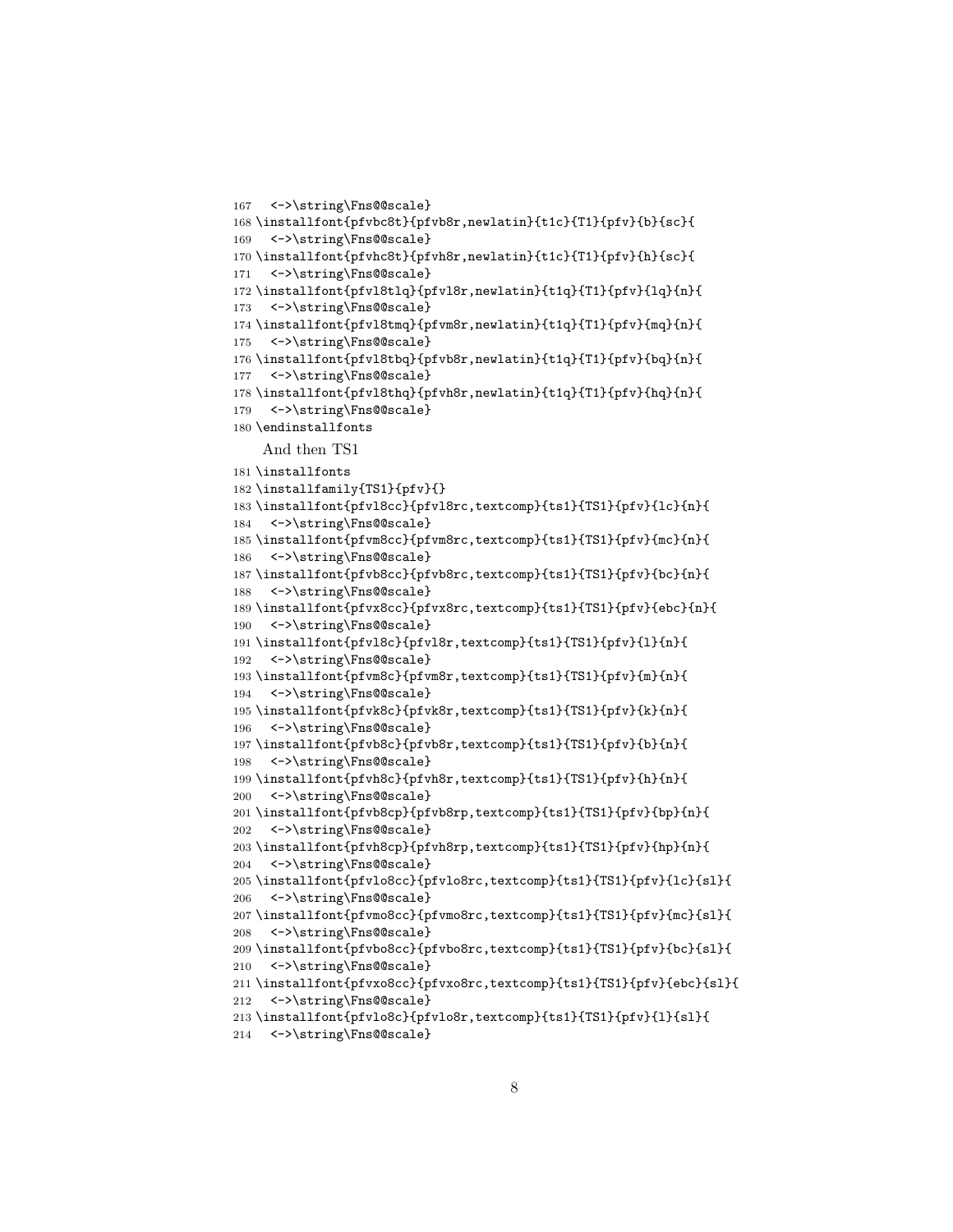```
215 \installfont{pfvmo8c}{pfvmo8r,textcomp}{ts1}{TS1}{pfv}{m}{sl}{
216 <->\string\Fns@@scale}
217 \installfont{pfvko8c}{pfvko8r,textcomp}{ts1}{TS1}{pfv}{k}{sl}{
218 <->\string\Fns@@scale}
219 \installfont{pfvbo8c}{pfvbo8r,textcomp}{ts1}{TS1}{pfv}{b}{sl}{
220 <->\string\Fns@@scale}
221 \installfont{pfvho8c}{pfvho8r,textcomp}{ts1}{TS1}{pfv}{h}{sl}{
222 <->\string\Fns@@scale}
223 \installfontas{pfvl8cc}{TS1}{pfv}{lc}{sc}{
224 <->\string\Fns@@scale}
225 \installfontas{pfvm8cc}{TS1}{pfv}{mc}{sc}{
226 <->\string\Fns@@scale}
227 \installfontas{pfvb8cc}{TS1}{pfv}{bc}{sc}{
228 <->\string\Fns@@scale}
229 \installfontas{pfvx8cc}{TS1}{pfv}{ebc}{sc}{
230 <->\string\Fns@@scale}
231 \installfontas{pfvl8c}{TS1}{pfv}{l}{sc}{
232 <->\string\Fns@@scale}
233 \installfontas{pfvm8c}{TS1}{pfv}{m}{sc}{
234 <->\string\Fns@@scale}
235 \installfontas{pfvk8c}{TS1}{pfv}{k}{sc}{
236 <->\string\Fns@@scale}
237 \installfontas{pfvb8c}{TS1}{pfv}{b}{sc}{
238 <->\string\Fns@@scale}
239 \installfontas{pfvh8c}{TS1}{pfv}{h}{sc}{
240 <->\string\Fns@@scale}
241 \installfont{pfvl8clq}{pfvl8r,textcomp}{ts1q}{TS1}{pfv}{lq}{n}{
242 <->\string\Fns@@scale}
243 \installfont{pfvl8cmq}{pfvm8r,textcomp}{ts1q}{TS1}{pfv}{mq}{n}{
244 <->\string\Fns@@scale}
245 \installfont{pfvl8cbq}{pfvb8r,textcomp}{ts1q}{TS1}{pfv}{bq}{n}{
246 <->\string\Fns@@scale}
247 \installfont{pfvl8chq}{pfvh8r,textcomp}{ts1q}{TS1}{pfv}{hq}{n}{
248 <->\string\Fns@@scale}
249 \endinstallfonts
    And the end:
250 \endrecordtransforms
```

```
251 \bye
252 \langle/pfv – drv\rangle
```
#### <span id="page-8-0"></span>4.3 Letterspacing Driver

This follows [\[5\]](#page-11-4). We need both T1 and TS1 files: 253 (\*t1q | ts1q) \relax \encoding

```
256 \resetint{letterspacing}{\int{qspread}}
```

```
257 \setcommand\gobblethree#1#2#3{}%
```

```
258 \let\ligature=\gobblethree
```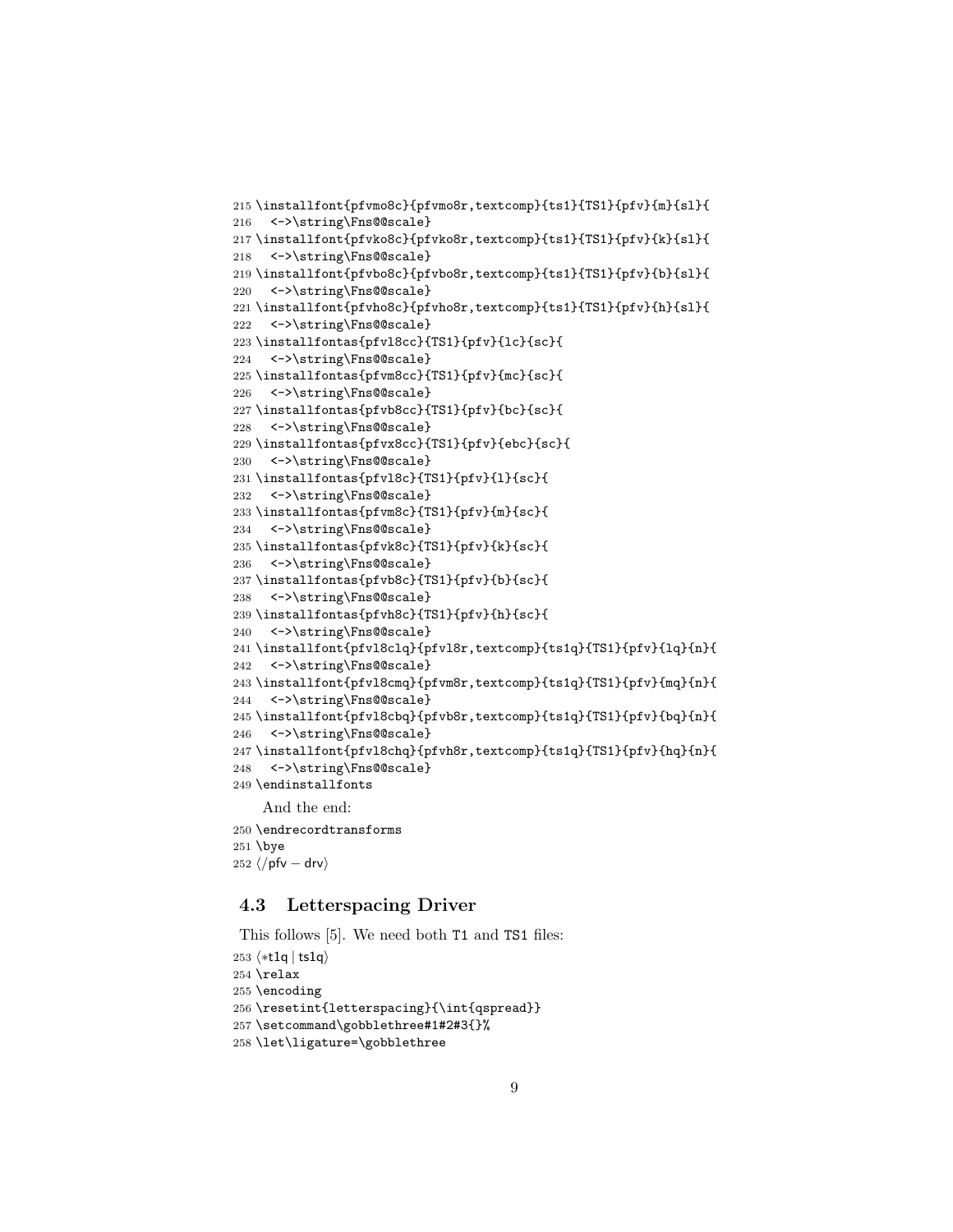```
259 \langlet1q\rangle\inputetx{t1}
260 \langle ts1q \rangle \in partext{ts1}261 \endencoding
262 \langle/t1q | tslq \rangle
```
#### <span id="page-9-0"></span>4.4 Fontmap Generation

This is a standard procedure [\[4\]](#page-11-3)

```
263 \langle *pfv - map \rangle264 \input finstmsc.sty
265 \resetstr{PSfontsuffix}{.pfb}
266 \adddriver{dvips}{pfv.map}
267 \input pfv-rec.tex
268 \donedrivers
269 \bye
270 \langle/pfv – map\rangle
```
#### <span id="page-9-1"></span>4.5 Style File

The scaling code is from the helvet package:

```
271 (*style)
272 \RequirePackage[T1]{fontenc}
273 \RequirePackage{textcomp}
274 \RequirePackage{keyval}
275 \define@key{Futurans}{scaled}[1]{%
276 \def\Fns@scale{#1}}
277 \def\ProcessOptionsWithKV#1{%
278 \let\@tempc\relax
279 \let\Fns@tempa\@empty
280 \ifx\@classoptionslist\relax\else
281 \@for\CurrentOption:=\@classoptionslist\do{%
282 \@ifundefined{KV@#1@\CurrentOption}%
283 {}%
284 {%
285 \edef\Fns@tempa{\Fns@tempa,\CurrentOption,}%
286 \@expandtwoargs\@removeelement\CurrentOption
287 \@unusedoptionlist\@unusedoptionlist
288 }%
289 }%
290 \fi
291 \edef\Fns@tempa{%
292 \noexpand\setkeys{#1}{%
293 \Fns@tempa\@ptionlist{\@currname.\@currext}%
294 }%
295 }%
296 \Fns@tempa
297 \let\CurrentOption\@empty
298 }
299 \ProcessOptionsWithKV{Futurans}
```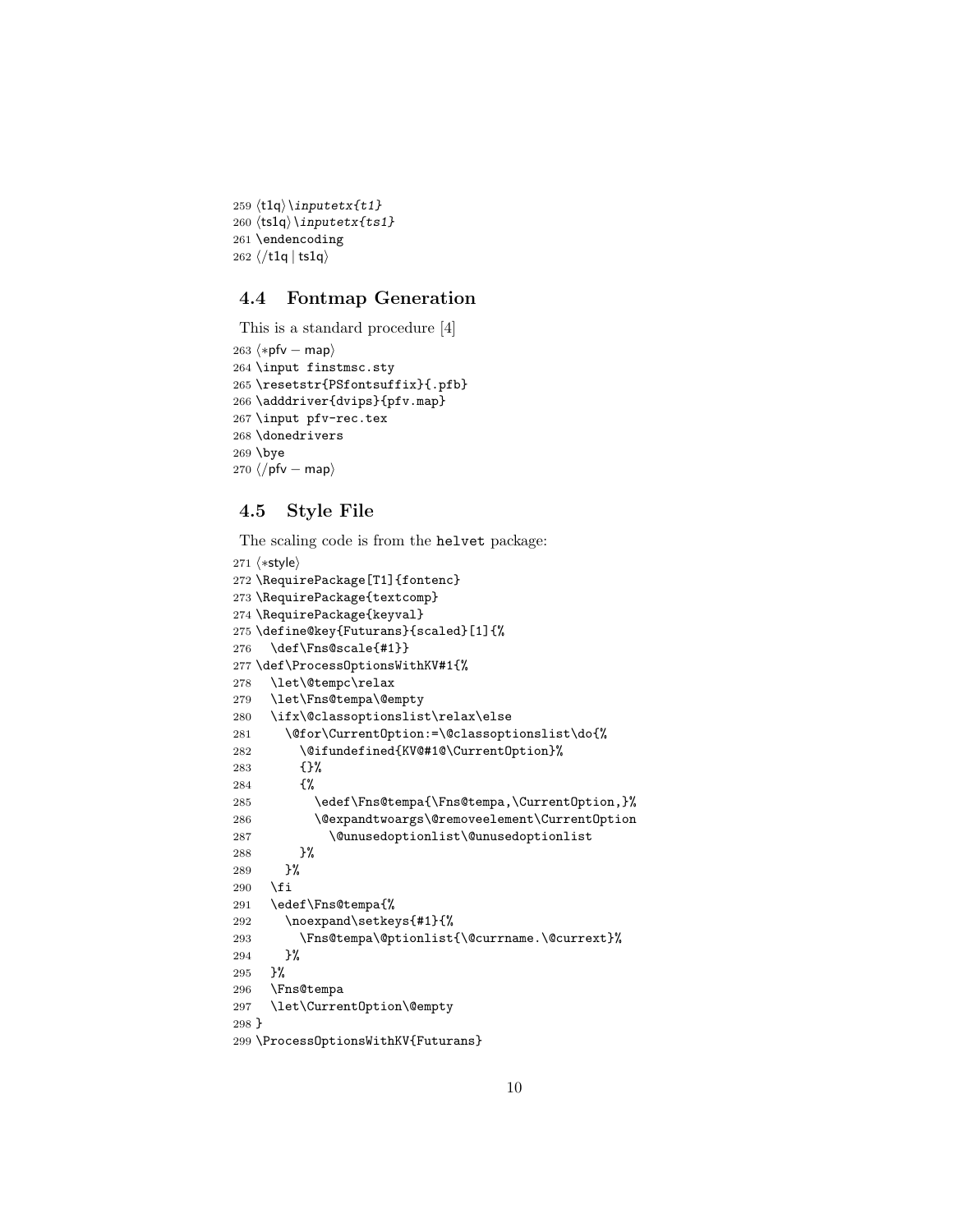\AtEndOfPackage{% \let\@unprocessedoptions\relax }  $303 \verb|\renewcommand{{\sf{ul}}|fv}$ 304  $\langle$ /style $\rangle$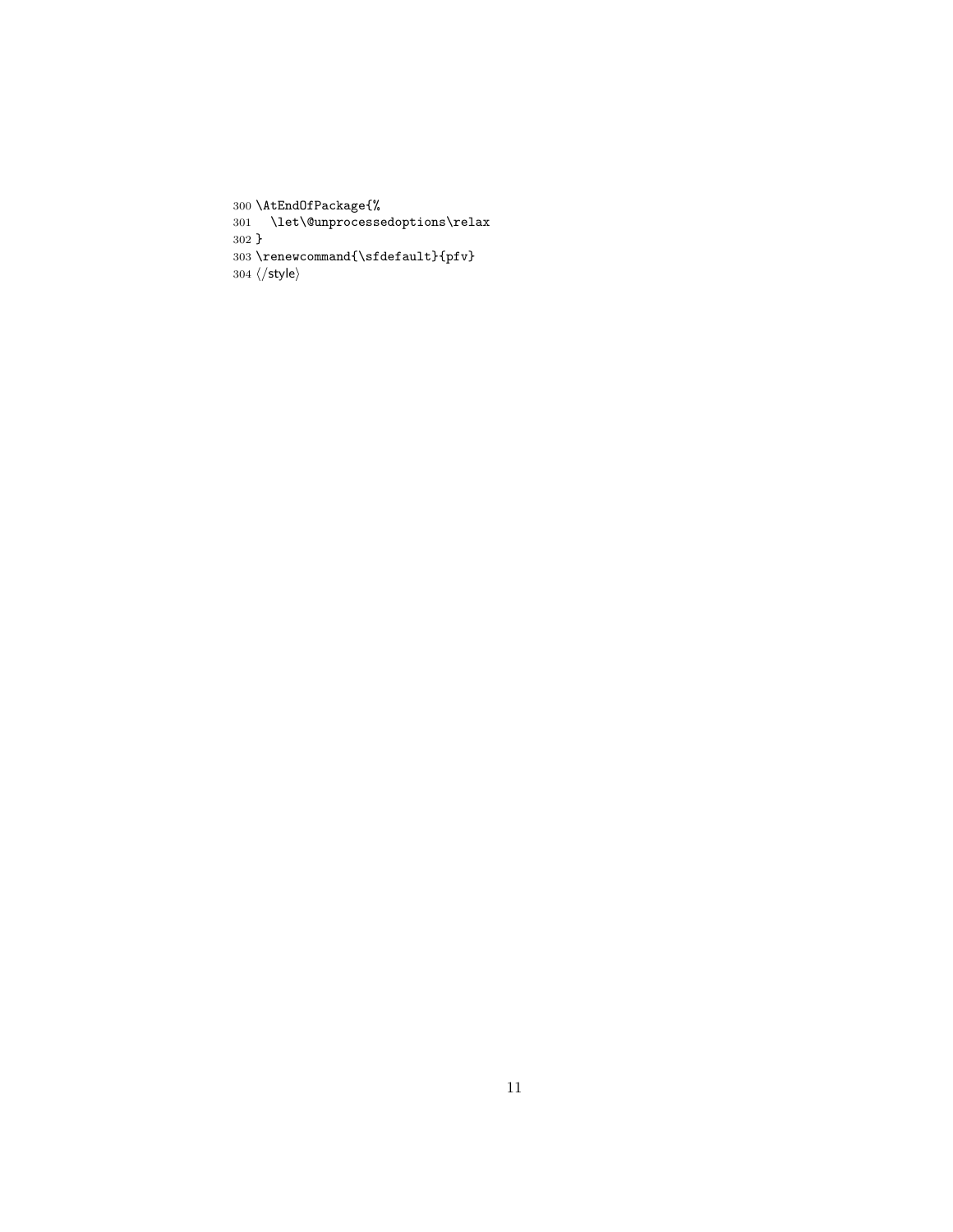Acknowledgement This package was written for No Starch Press, [http://](http://www.nostarch.com) [www.nostarch.com](http://www.nostarch.com).

# References

- <span id="page-11-0"></span>[1] Karl Berry. Fontname. Filenames For TEX Fonts, September 2005. [http:](http://ctan.tug.org/tex-archive/info/fontname) [//ctan.tug.org/tex-archive/info/fontname](http://ctan.tug.org/tex-archive/info/fontname).
- <span id="page-11-1"></span>[2] Walter Schimdt. LATEX Support Files For Commercial Type1 Fonts, 2004. <http://www.ctan.org/tex-archive/fonts/psfonts/w-a-schmidt>.
- <span id="page-11-2"></span>[3] Alan Jeffrey, Rowland McDonnell, and Lars Hellströom. Fontinst. Font Installation Software for TEX, December 2004. [http://www.ctan.org/](http://www.ctan.org/tex-archive/fonts/utilities/fontinst) [tex-archive/fonts/utilities/fontinst](http://www.ctan.org/tex-archive/fonts/utilities/fontinst).
- <span id="page-11-3"></span>[4] Philipp Lehman. The Font Installation Guide, December 2004. [http://www.](http://www.ctan.org/tex-archive/info/Type1fonts/fontinstallationguide) [ctan.org/tex-archive/info/Type1fonts/fontinstallationguide](http://www.ctan.org/tex-archive/info/Type1fonts/fontinstallationguide).
- <span id="page-11-4"></span>[5] Alan Hoenig. TEX Unbound: LATEX and TEX Strategies for Fonts, Graphics, and More. Oxford University Press, USA, 1998.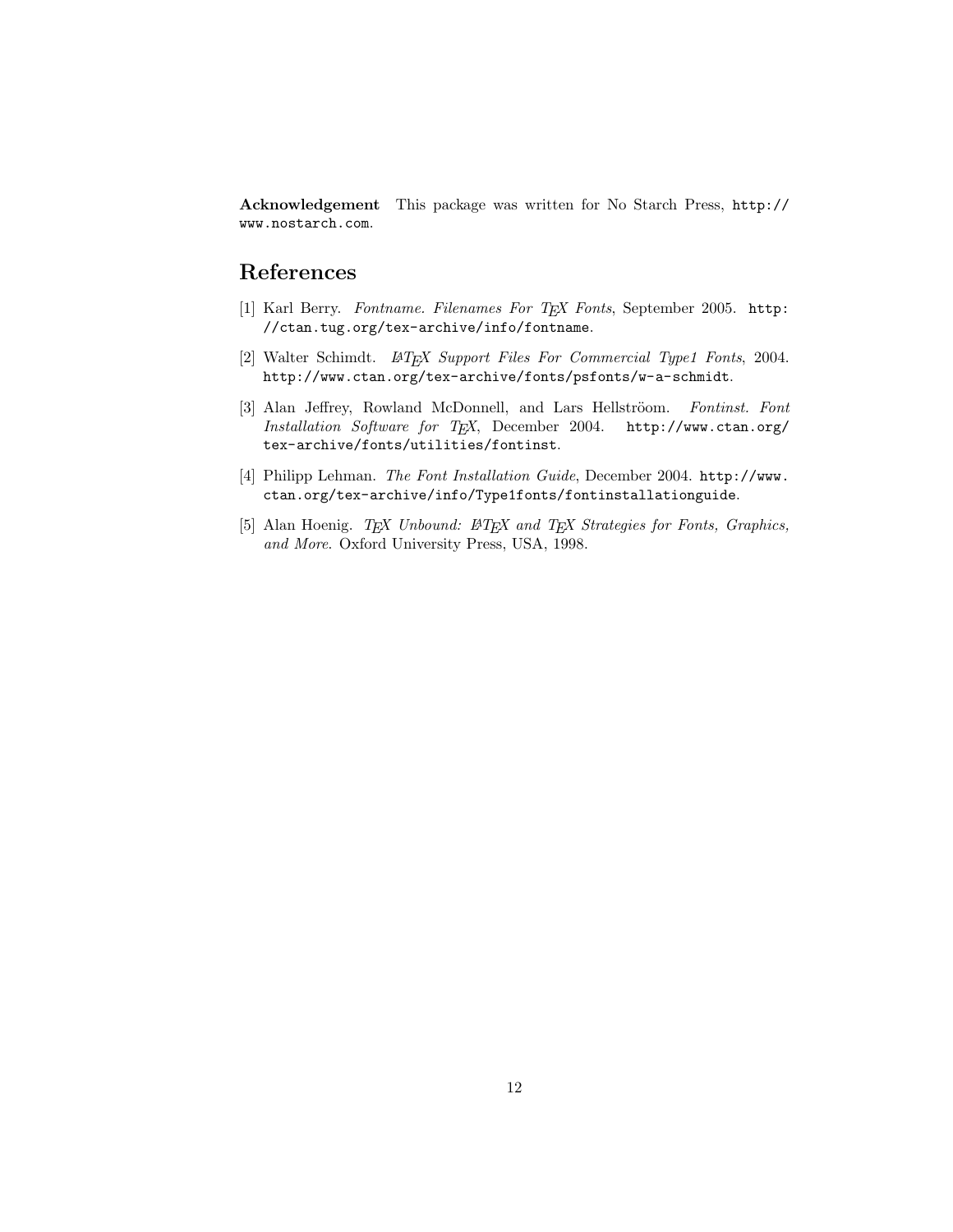# Change History

| v1.0                                                                                  | heavy compressed fonts $\dots \dots 1$                                                                            |  |
|---------------------------------------------------------------------------------------|-------------------------------------------------------------------------------------------------------------------|--|
| General: First fully functional ver-                                                  | v1.2                                                                                                              |  |
|                                                                                       | hpscale: Changed scaling $\dots$ 4                                                                                |  |
| v1.0a<br>General: Documentation update 1<br>v1.0 <sub>b</sub>                         | qspread: Changed letterspacing 4<br>v1.3                                                                          |  |
| General: Installation update $\dots$ 1<br>v1.1<br>General: Added light condensed let- | Added<br>General:<br>medium<br>let-<br>terspaced and heavy<br>let-<br>terspaced fonts $\dots \dots \dots \dots 1$ |  |
| terspaced, bold compressed and                                                        | Documentation update $\dots \dots 1$                                                                              |  |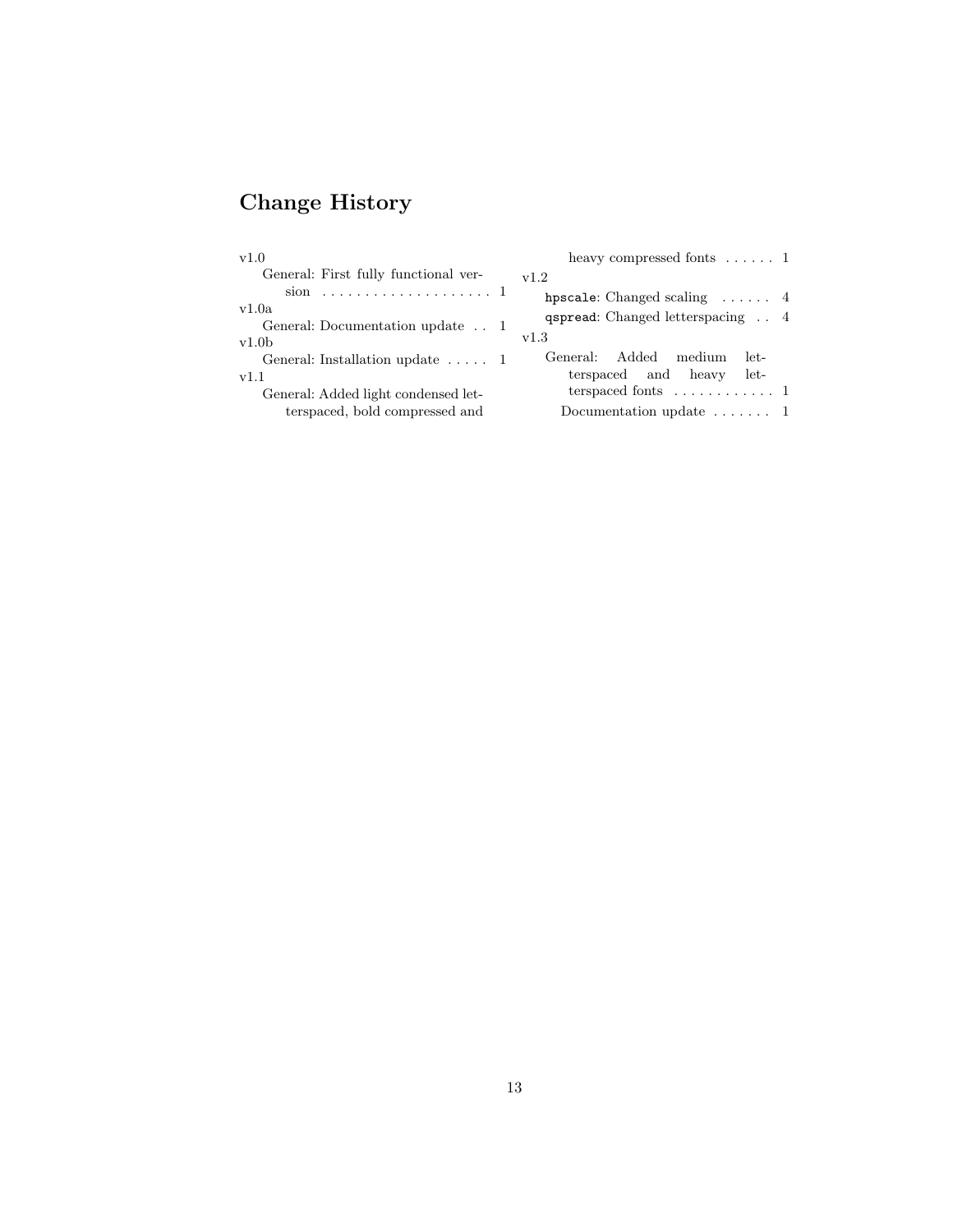# Index

Numbers written in italic refer to the page where the corresponding entry is described; numbers underlined refer to the code line of the definition; numbers in roman refer to the code lines where the entry is used.

| Symbols                                                                       | E                                                                                              | \Fns@tempa<br>279,              |
|-------------------------------------------------------------------------------|------------------------------------------------------------------------------------------------|---------------------------------|
| \@classoptionslist.                                                           | \edef 68, 69, 92, 285, 291                                                                     | 285, 291, 293, 296              |
| $\ldots \ldots 280, 281$                                                      | $\texttt{else} \dots \dots \dots \ 91,280$                                                     | $\forall$ fontinstcc<br>65      |
| $\text{Courtext} \dots \dots 293$                                             | \EnableCrossrefs<br>20                                                                         | $\forall$ fontinstversion 74,84 |
| $\text{Ccurrname} \dots 293$                                                  | $\n\begin{bmatrix}\n\text{non-1} & \text{non-1} \\ \text{non-1} & \text{non-1}\n\end{bmatrix}$ | $\frac{1}{46}$ , 44, 46,        |
| \@empty  90, 279, 297                                                         | $\endots$<br>23                                                                                | 48, 50, 52, 54,                 |
| \@expandtwoargs  286                                                          |                                                                                                | 56, 58, 60, 62, 64              |
| $\sqrt{9}$ for  281                                                           | 89, 93, 99, 102, 104                                                                           |                                 |
| $\text{^\circ}$ 282                                                           | $\end{array}$ 261                                                                              | G                               |
| $\sqrt{$ ionlist  293                                                         | $\end{input}$ 108                                                                              |                                 |
| $\text{Qremoveelement} \dots 286$                                             | \endinstallfonts                                                                               | \gobblethree  257, 258          |
| $\text{Vctempc}$ 278                                                          | . 180, 249                                                                                     |                                 |
| \@unprocessedoptions                                                          | \endrecordtransforms                                                                           | н                               |
| 301<br>.                                                                      | .<br>250                                                                                       | $hpscale$<br>30                 |
| \@unusedoptionlist . 287                                                      | $\expandafter \ldots$<br>88                                                                    | I                               |
|                                                                               |                                                                                                | $\item$ 82, 83                  |
| A                                                                             | F                                                                                              | \ifx 88, 280                    |
| $\{a \dots \dots \dots \ 67, 97\}$                                            | \fd<br>.<br>66                                                                                 | \input  26, 264, 267            |
| $\adddriver$ 266                                                              | \fi<br>$\ldots$ 82, 83, 95, 290                                                                | \inputetx<br>259, 260           |
| $\verb+\AtEndOfPackage+ \dots 300+$                                           | \Fns@@scale                                                                                    | \installfamily<br>113, 182      |
|                                                                               | 90, 92, 115, 117,                                                                              | $\in$ 114, 116,                 |
| в                                                                             | 119, 121,<br>123,                                                                              | 118,<br>120,<br>122,            |
| $\begin{bmatrix} \texttt{begin} \ldots & \ldots & \ldots \end{bmatrix}$<br>21 | 125,<br>127,<br>129,                                                                           | 126,<br>124,<br>128,            |
| $\bpscale$<br>30                                                              | 131,<br>133,<br>135,                                                                           | 132.<br>134,<br>130,            |
| $\frac{1}{251}$ , 269                                                         | 137,<br>139,<br>141,                                                                           | 136,<br>138,<br>140,            |
|                                                                               | 143,<br>145,<br>147,                                                                           | 142,<br>146,<br>144,            |
| C                                                                             | 149,<br>151,<br>153,                                                                           | 152,<br>148,<br>150,            |
| $\texttt{close}$ $109$                                                        | 155,<br>159,<br>157,                                                                           | 156,<br>158,<br>154,            |
| $\text{CodelineIndex} \dots 18$                                               | 161,<br>165,<br>163,                                                                           | 160,<br>162,<br>164,            |
| $\{\text{csname} \dots \text{csname}\}$                                       | 167,<br>169,<br>171,                                                                           | 166,<br>168,<br>170,            |
| 88, 93, 99, 102, 104                                                          | 173,<br>175,<br>177,                                                                           | 172,<br>174,<br>176,            |
| <b>\CurrentOption</b><br>281,                                                 | 179,<br>184,<br>186,                                                                           | 183,<br>185,<br>178,            |
| 282, 285, 286, 297                                                            | 188,<br>190,<br>192,                                                                           | 187,<br>189,<br>191,            |
|                                                                               | 194,<br>198,<br>196,                                                                           | 193,<br>195,<br>197,            |
| D                                                                             | 200,<br>202,<br>204,                                                                           | 199,<br>201,<br>203,            |
| $\day \ldots \ldots \ldots$<br>83                                             | 206,<br>208,<br>210,                                                                           | 205,<br>207,<br>209,            |
| \DeclareFontFamily .<br>97                                                    | 212,<br>216,<br>214,                                                                           | 211,<br>213,<br>215,            |
| \def $66, 276, 277$                                                           | 218,<br>220,<br>222,                                                                           | 219,<br>217,<br>221,            |
| $\text{define@key} \dots 275$                                                 | 224,<br>226,<br>228,                                                                           | 241, 243, 245, 247              |
| $\ldots$ $\ldots$ 101, 103, 281<br>\do                                        | 230,<br>232,<br>234,                                                                           | $\in$ $\ldots$                  |
| 22                                                                            | 238,<br>236,<br>240,                                                                           | 223, 225,<br>$\ldots$ .         |
| \documentclass<br>12                                                          | 244, 246, 248<br>242,                                                                          | 227, 229,<br>231,               |
| $\lambda$ :  268                                                              | <b>\Fns@scale</b><br>. 276                                                                     | 233, 235, 237,<br>239           |